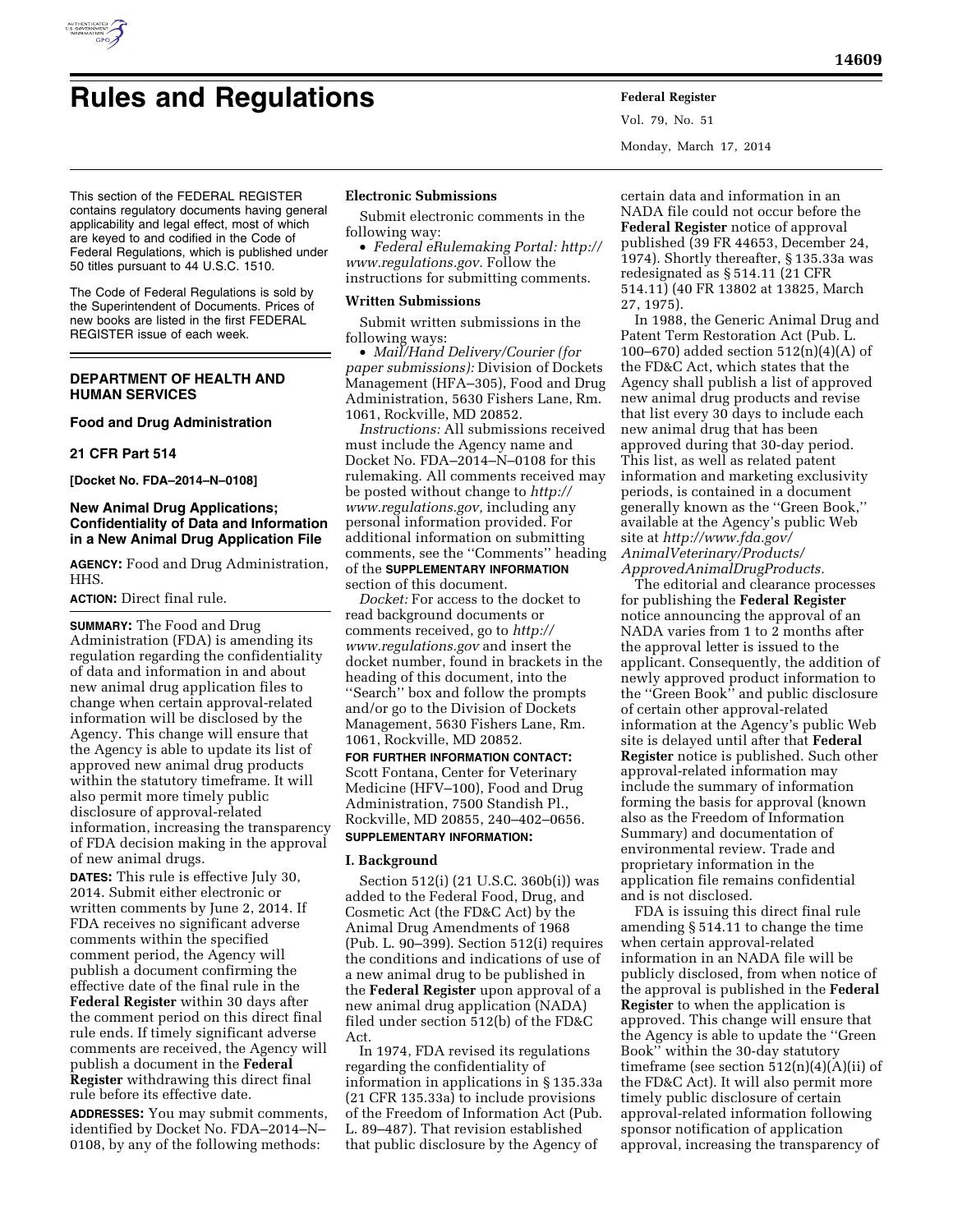Agency decision making in the approval of new animal drugs.

### **II. Direct Final Rulemaking**

FDA has determined that the subject of this rulemaking is suitable for a direct final rule. FDA is amending § 514.11 to change the time when certain approvalrelated information in an NADA file will be publicly disclosed to ensure that the Agency is able to update the ''Green Book'' within the 30-day statutory timeframe. This rule is intended to make noncontroversial changes to existing regulations. The Agency does not anticipate receiving any significant adverse comment on this rule.

Consistent with FDA's procedures on direct final rulemaking, we are publishing elsewhere in this issue of the **Federal Register** a companion proposed rule. The companion proposed rule and this direct final rule are substantively identical. The companion proposed rule provides the procedural framework within which the rule may be finalized in the event the direct final rule is withdrawn because of any significant adverse comment. The comment period for this direct final rule runs concurrently with the comment period of the companion proposed rule. Any comments received in response to the companion proposed rule will also be considered as comments regarding this direct final rule.

FDA is providing a comment period for the direct final rule of 75 days after the date of publication in the **Federal Register**. If FDA receives any significant adverse comment, we intend to withdraw this direct final rule before its effective date by publication of a notice in the **Federal Register** within 30 days after the comment period ends. A significant adverse comment is one that explains why the rule would be inappropriate, including challenges to the rule's underlying premise or approach, or would be ineffective or unacceptable without a change. In determining whether an adverse comment is significant and warrants withdrawing a direct final rule, the Agency will consider whether the comment raises an issue serious enough to warrant a substantive response in a notice-and-comment process in accordance with section 553 of the Administrative Procedure Act (5 U.S.C. 553).

Comments that are frivolous, insubstantial, or outside the scope of the direct final rule will not be considered significant or adverse under this procedure. For example, a comment recommending a regulation change in addition to those in the rule would not be considered a significant adverse

comment unless the comment states why the rule would be ineffective without the additional change. In addition, if a significant adverse comment applies to an amendment, paragraph, or section of this rule and that provision can be severed from the remainder of the rule, FDA may adopt as final those provisions of the rule that are not the subject of a significant adverse comment.

If FDA does not receive significant adverse comment in response to the direct final rule, the Agency will publish a document in the **Federal Register** confirming the effective date of the final rule. The Agency intends to make the direct final rule effective 30 days after publication of the confirmation document in the **Federal Register**.

A full description of FDA's policy on direct final rule procedures may be found in a guidance document published in the **Federal Register** of November 21, 1997 (62 FR 62466). The guidance document may be accessed at: *[http://www.fda.gov/](http://www.fda.gov/RegulatoryInformation/Guidances/ucm125166.htm) [RegulatoryInformation/Guidances/](http://www.fda.gov/RegulatoryInformation/Guidances/ucm125166.htm) [ucm125166.htm.](http://www.fda.gov/RegulatoryInformation/Guidances/ucm125166.htm)* 

#### **III. Legal Authority**

FDA is issuing this direct final rule under section 512(c) of the FD&C Act. This section gives the Secretary of Health and Human Services the authority to approve new animal drug applications. In addition, section 701(a) of the FD&C Act (21 U.S.C. 371(a)) gives FDA general rulemaking authority to issue regulations for the efficient enforcement of the FD&C Act.

#### **IV. Environmental Impact**

FDA has determined under 21 CFR 25.30(h) that this action is of a type that does not individually or cumulatively have a significant effect on the human environment. Therefore, neither an environmental assessment nor an environmental impact statement is required.

#### **V. Analysis of Impacts**

FDA has examined the impacts of this direct final rule under Executive Order 12866, Executive Order 13563, the Regulatory Flexibility Act (5 U.S.C. 601–612), and the Unfunded Mandates Reform Act of 1995 (Pub. L. 104–4). Executive Orders 12866 and 13563 direct Agencies to assess all costs and benefits of available regulatory alternatives and, when regulation is necessary, to select regulatory approaches that maximize net benefits (including potential economic, environmental, public health and safety, and other advantages; distributive

impacts; and equity). The Agency believes that this direct final rule is not a significant regulatory action as defined by Executive Order 12866.

The Regulatory Flexibility Act requires Agencies to analyze regulatory options that would minimize any significant impact of a rule on small entities. Because this direct final rule would not impose any compliance costs on the sponsors of animal drug products that are currently marketed or in development, the Agency certifies that this direct final rule will not have a significant economic impact on a substantial number of small entities.

Section 202(a) of the Unfunded Mandates Reform Act of 1995 requires that Agencies prepare a written statement, which includes an assessment of anticipated costs and benefits, before proposing ''any rule that includes any Federal mandate that may result in the expenditure by State, local, and tribal governments, in the aggregate, or by the private sector, of \$100,000,000 or more (adjusted annually for inflation) in any one year.'' The current threshold after adjustment for inflation is \$141 million, using the most current (2012) Implicit Price Deflator for the Gross Domestic Product. FDA does not expect this direct final rule to result in any 1 year expenditure that would meet or exceed this amount.

### **VI. Federalism**

FDA has analyzed this direct final rule in accordance with the principles set forth in Executive Order 13132. FDA has determined that the direct final rule does not contain policies that have substantial direct effects on the States, on the relationship between the National Government and the States, or on the distribution of power and responsibilities among the various levels of government. Accordingly, the Agency concludes that the direct final rule does not contain policies that have federalism implications as defined in the Executive Order and, consequently, a federalism summary impact statement is not required.

### **VII. Paperwork Reduction Act of 1995**

This direct final rule contains no collection of information. Therefore, clearance by the Office of Management and Budget under the Paperwork Reduction Act of 1995 (44 U.S.C. 3501– 3520) is not required.

#### **VIII. Comments**

Interested persons may submit either electronic comments regarding this document to *<http://www.regulations.gov>* or written comments to the Division of Dockets Management (see **ADDRESSES**). It